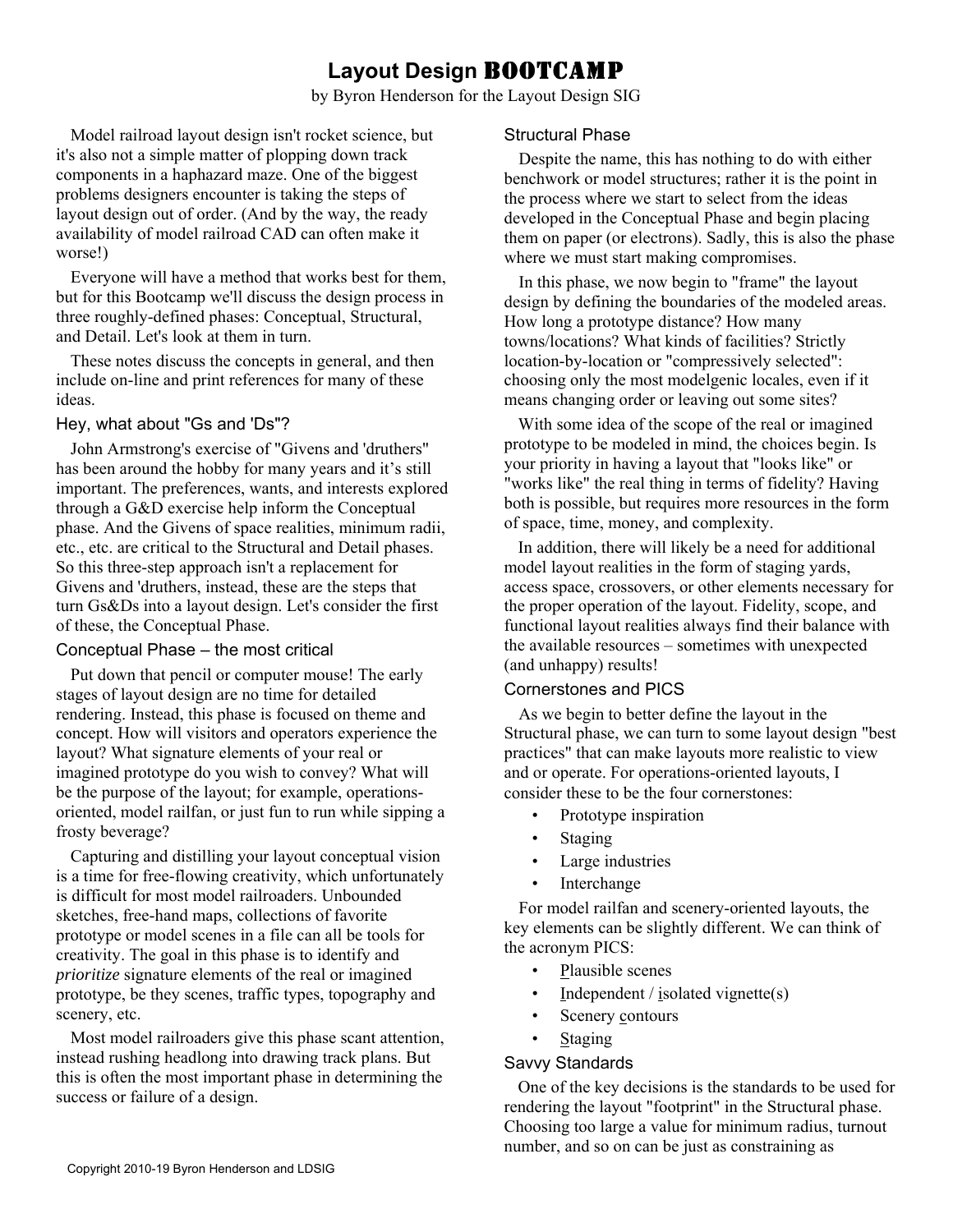choosing one that is too small – if it doesn't work for the theme we've defined and in the space available.

A handy tool at this stage is to think in terms of "lineals" (popularized by master designer Don Mitchell, among others). These are based on the typical and maximum design-length train. This linear length becomes our "measuring stick" for passing sidings, yard track lengths, distance between "towns", etc.

### When are we gonna draw something?

OK, now we're getting to the point of rendering a toscale "footprint" sketch roughly locating the layout's major elements (yards, crossings, towns, large industries, etc.) Here are some of the things to consider as we begin fitting chunks of the concept in the space:

- Now it's to scale so don't cheat!
- See the space, **not** rectangles
- Schematic choice (e.g., point-to-point, loop-toloop, etc.) that fits the concept and theme
- Signature track alignments
- Grade check (*realistic*, with transitions)
- Size elements (based on standards)
- Capture obstructions in benchwork
- Draw curves to find some straight track
- Footprint (try a spiral Island? Shelf? Yes!)
- Orientation (Which way is East? Should it be consistent around the layout?)
- Room for people (resist temptation to scrimp on aisles)
- Reach and access
- Staging location and connections
- **Serendipity**
- Iterate until it works well

#### Details, details

After quite a bit of work with footprints and the placement of the overall components of the layout, we're ready to turn to the details. This is the phase where most model railroaders **begin** their design, and doing so leads to many unsuccessful track plans.

Yard throats, passing sidings, and industrial configurations *are* important, but only in *support* of the vision and theme defined in the Conceptual Phase and *within* the framework of the Structural Phase.

[Additional resources for these detailed topics may be found at the end of this handout.]

#### Won't LDEs solve the whole thing?

A major recent focus in design thinking is the idea of Layout Design Elements (LDEs): defined as segments of real railroads that may be dropped into a layout design. While it is true that most designers will be better off with one of these as a starting point, indiscriminately plopping down LDEs and connecting them together may

result in unexpected operating problems if *other* key elements, such as a distant runaround, are inadvertently left out.

For this reason, it can be helpful to make distinctions between the elements of the prototype (e.g., a yard, a station, a junction) and the *functional* layout requirements that might be necessary for a satisfying layout (such as staging, crossovers, runarounds, et al).

It's worth noting that model railroaders tend to operate much higher densities of traffic on their model layouts than were supported by the real railroad. If the real-life town never had more than one train in town at a time and the demands of the op session lead to three at once, the "pure prototype" track configuration may not support the desired operation. This is a case where a track or two beyond the prototype design may be necessary.

Similarly, the oft-stated suggestion to model a stretch of railroad from division-point yard to division-point yard is impractical for all but the larger spaces and particular prototypes.

# An introduction to layout design thinking

Many more model railroaders would be successful in layout design if they recognized that while they may be tempted to spend the bulk of their effort on the Detail phase, the most important work happens in the Conceptual and Structural Phases.

Theme and concept layouts are most successful when they communicate the builder's vision. Communicating a sense of time, a feeling of place, and an impression of purpose make the layout more realistic and more rewarding to the operator and viewer.

We hope this clinic has helped you think about layout design in new ways. This Bootcamp is really only "basic training", there is much more to learn for those who wish to build their understanding of model layout design best practices and real-life railroad concepts.

This clinic is expanded upon in *Layout Design Journal* #40, Fall 2011; and as a chapter in *A Compendium of Model Railroad Operation* (Operations SIG, 2017)

#### General References

Layout Design SIG – www.ldsig.org Operations SIG – www.opsig.org

Articles (alphabetical by author)

"Choices: looking back at 20 years on the Yosemite Valley" by Jack Burgess; *Model Railroader*, Jan. 2000. "Blueprint for a Model Railroad" by Paul Dolkos; *Model Railroad Planning*, 2005

"Research in the Information Age" by Henry Freeman; *Model Railroad Planning*, 2001

"Prototype Track/Industry Maps as a Design Resource" by Byron Henderson; *Layout Design Journal* # 26; March 2001. Published by LDSIG (see above).